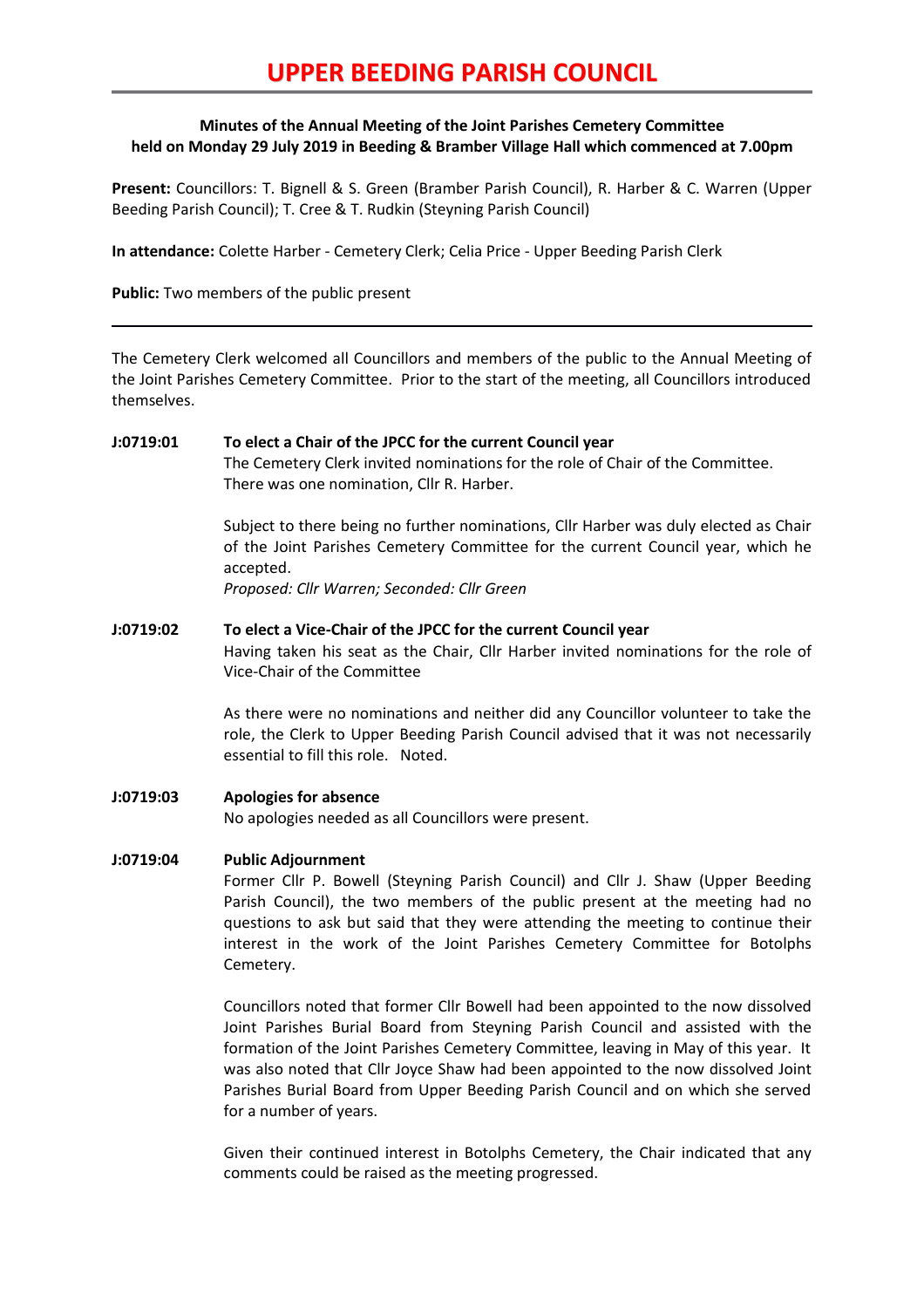#### **J:0719:05 Declaration of Councillors personal or prejudicial interest**

Prior to any personal and prejudicial interests being declared, Cllr Cree felt that the Public Adjournment for questions should be placed on the Agenda following the Declarations by Councillors in case any member of the public wished to ask a question relating to those declarations.

Cllr Cree then declared that he was an occasional pall bearer with Chalcraft Funeral Directors in Steyning.

Cllr Harber declared that he was married to the Cemetery Clerk.

The Cemetery Clerk declared she had undertaken a few burials at Botolphs Cemetery in her role as a Funeral Celebrant.

# **J:0719:06 Minutes of the previous meeting**

The Minutes of the previous meeting held on Tuesday 30 April 2019 were agreed by those Councillors present at the meeting. *Proposed: Cllr Warren; Seconded: Cllr Harber*

# **J:0719:07 Matters Arising from the Minutes**

All matters arising were discussed within the appropriate agenda item.

#### **J:0719:08 Setting up of the Joint Parishes Cemetery Committee**

Councillors received the following documents which had been agreed by the three Parish Councils of Bramber, Steyning and Upper Beeding in 2016/17 when the Joint Parishes Cemetery Committee was set up:

- a) Heads of Agreement
- b) Terms of Reference
- c) Parish Council Resolution
- d) Standing Orders

In the brief discussion that ensued Cllr Green suggested that the words 'one from each Parish' be inserted into paper d) Standing Orders, with the sentence then reading:

'The quorum required for the Annual Meeting and other meetings shall be 3 (THREE) (one from each Parish) voting members in accordance with UBSO'.

# *Proposed: Cllr Green; Seconded Cllr Warren Vote: Agreed by all*

Following further advice from Upper Beeding Parish Clerk it was noted that paper b) the Terms of Reference, could be amalgamated with paper d) Standing Orders, and then adopted at a subsequent meeting, if all Councillors agreed.

She also advised that Councillors should annually review the Terms of Reference.

*Proposed: Cllr Harber; Seconded Cllr Green Vote: Agreed by all*

For information a copy of Upper Beeding Standing Orders (UBSO) would be emailed out to JPCC Councillors by the Cemetery Clerk.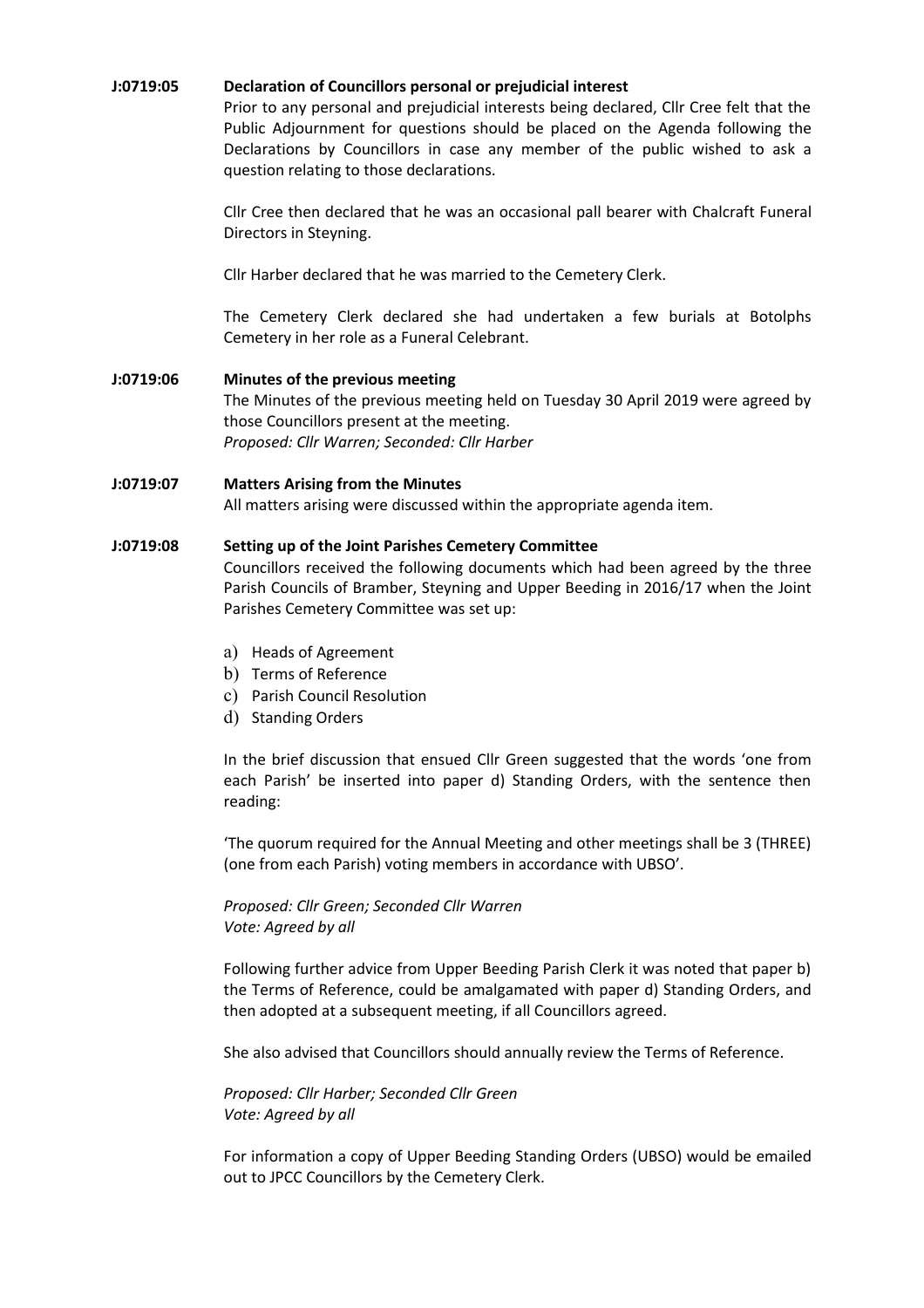Councillors also received a copy of the Cemetery Brochure which had last been reviewed in January 2017 and which would be placed as an agenda item at a subsequent meeting.

#### **J:0719:09 Management Accounts year-end 31 March 2019**

Management Accounts to year-end 31 March 2019 were received and noted.

Additionally, the accounts showed the monies put aside for the purchase of new land to extend Botolphs Cemetery together with a sum set aside for the maintenance of the cemetery. The number of pre-purchased graves and ashes plots were also shown on the same document.

# **J:0719:10 Draft Management Accounts to 24 July 2019 (year-end 31 March 2020)**

Draft Management Accounts to 24 July 2019 were received and noted.

#### **J:0719:11 Botolphs Cemetery**

For information only, Councillors were provided with a copy of the cemetery plan together with a paper detailing the latest data on the number of burials and cremated remains undertaken in Botolphs Cemetery to 24 July 2019.

Following the informal meeting at Botolphs Cemetery on Saturday 27 July, so that new Councillors could acquaint themselves with the layout of the cemetery, the area designated for graves was re-measured to the cemetery boundary, the middle of the drainage ditch.

After taking accurate measurements it was noted that a further 26 (twenty-six) grave spaces would be made available in the Cemetery.

Councillors also commented that the amount of animal droppings appearing in the cemetery could possibly belong to sheep or deer which had wandered through the open gates into the cemetery.

As the front entrance appeared to be left wide open by people leaving the cemetery, it was felt that a notice, requesting that people close the entrance gates, was needed.

#### **J:0719:12 Maintenance of Botolphs Cemetery**

#### a) **Cemetery Gates**

Councillors received a copy of two quotes for the renewal of the main entrance gates from:

- R J Meaker
- Gary Stanbridge

In the discussion that ensued, it was agreed to defer the matter until the next meeting as Councillors felt that the installation of new hard wood gates would be preferable to the soft wood as quoted.

The Cemetery Clerk to discuss the matter with both companies requesting a further quote for oak gates, together with a minimum period of guarantee, in time for the next meeting.

#### **J:0719:13 Cemetery extension**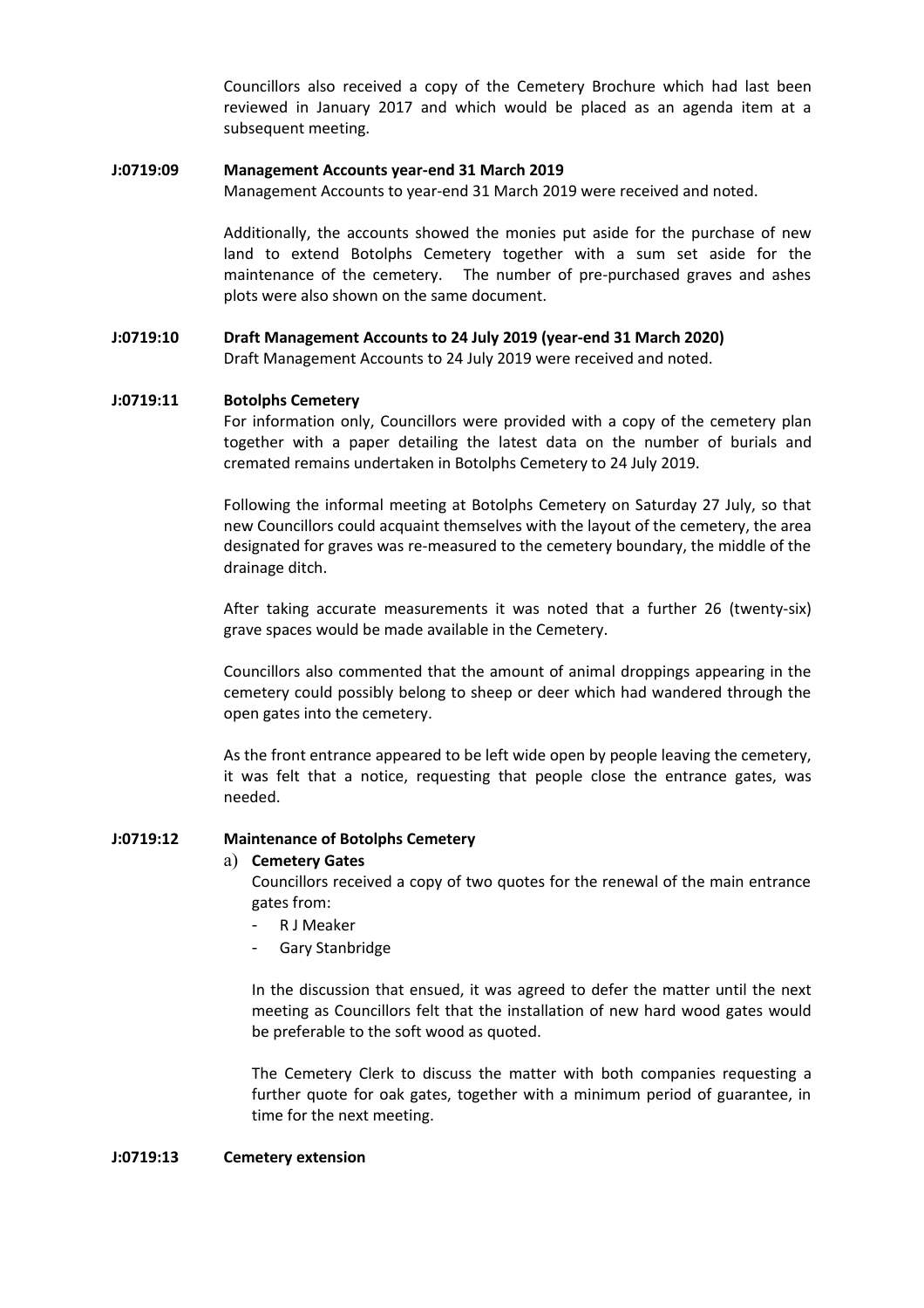Councillors noted that the search for land to provide an extension for Botolphs Cemetery was on-going.

In the discussion that ensued, the Cemetery Clerk was requested to maintain contact with the landowner adjacent to the Cemetery and with the landowners of land in Upper Beeding.

For information it was noted that access to land at the Bostal in Upper Beeding had proved to be unsuitable.

#### **J:0719:14 Remembrance Service**

It was noted that the notice inviting grave owners and their families to the Annual Remembrance Service at St Botolphs Church to be held on Sunday 8 September 2019 would be sent out shortly.

It was also noted that the Rev'd Emma Graeme would be inviting other local clergy to attend and take part in the service and that refreshments would be provided afterwards.

#### **J:0719:15 Correspondence**

The Cemetery Clerk reported that she had received an email from a resident complaining that rabbits were entering their garden from the Cemetery.

It was noted that over the years, the matter of rabbits in the Cemetery had been discussed at length and as the both the Cemetery and the surrounding properties were in the countryside, nothing could be done about them.

#### **J:0719:16 Matters for information and discussion, or inclusion in a future Agenda**

The following matters would be placed on the Agenda for the next meeting or included in a future Agenda:

- Cemetery gates
- Cemetery fees and charges review
- Cemetery extension
- Cemetery brochure review

The Chair thanked Phil Bowell and Cllr Joyce Shaw for their contributions throughout the meeting, which were well received by all Councillors.

#### **J:0719:17 Date of Next Meeting**

The next meeting of the JPCC will be held at Beeding and Bramber Village Hall on Monday 28 October 2019 at 7.00pm**.**

Cllr Green apologised in advance of the meeting for non-attendance.

There being no further business the meeting concluded at 8.45pm

**Minutes signed by: ……………………………………………………. Date: …………………………….**